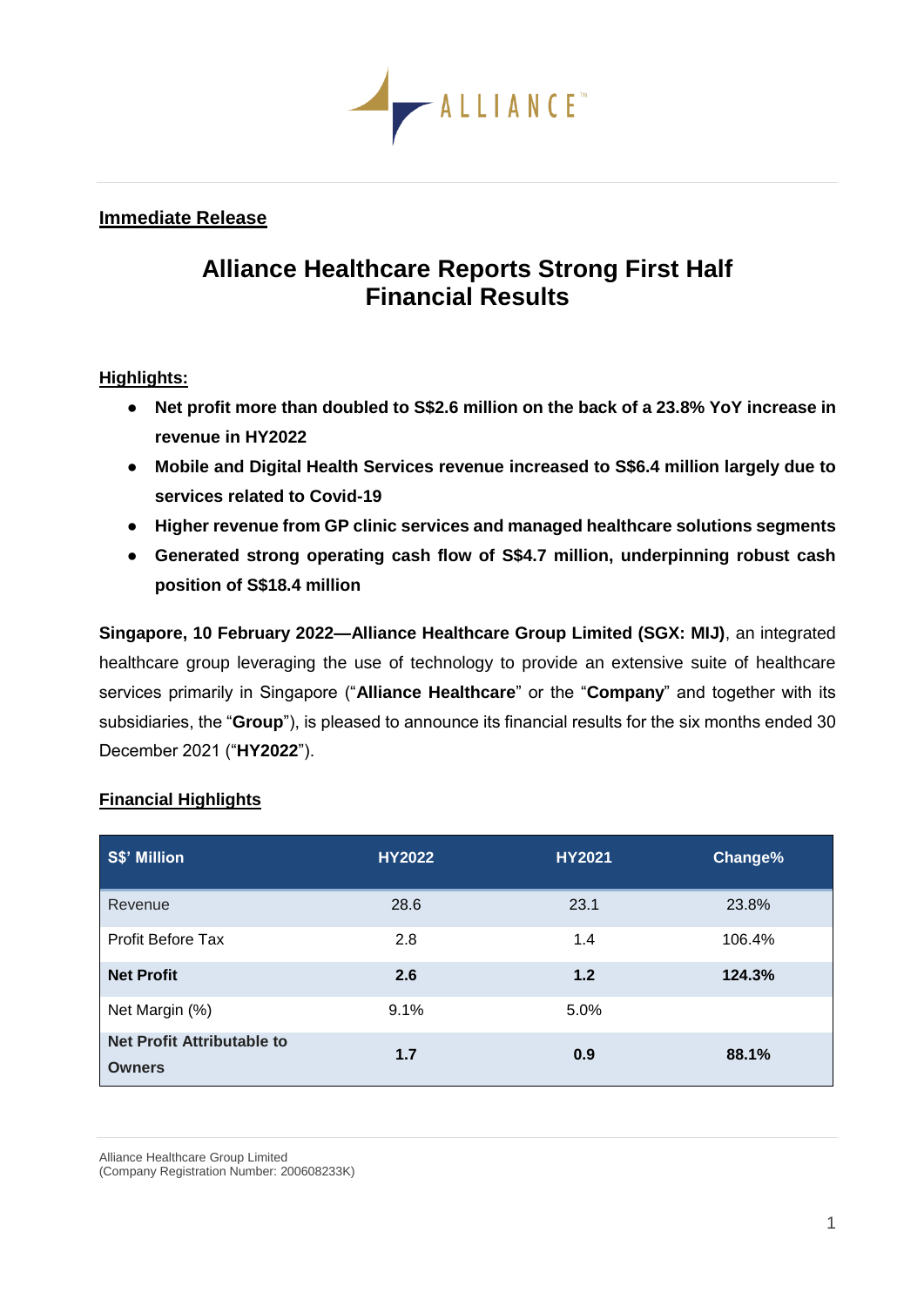

Revenue rose 23.8% year-on-year to S\$28.6 million in HY2022. This is driven mainly by an increase in sales by the mobile and digital health services segment, GP clinic services segment and managed healthcare solutions segment. These were partially offset by a decrease in revenue from the pharmaceutical services segment due to a reduced demand for medical supplies from certain hospitals. Revenue from specialist care services segment remained stable.

With the increase in revenue, the Group's net profit more than doubled to S\$2.6 million along with an expansion in net profit margin from 5.0% in HY2021 to 9.1% in HY2022. Net profit attributable to owners rose to S\$1.7 million.

## **Segmental Revenue**

Revenue from the mobile and digital health services business segment increased to S\$6.4 million due to Jaga-Me's involvement in the provision of COVID-19 related medical services, including home swabs, onsite vaccine, and telemedicine consultations for home recovery programme. Revenue from GP clinic services saw an increase of 26.9% to S\$8.5 million, mainly because of more patient visits arising from high prevalence of COVID-19 vaccination in the population and the easing of restrictions in Singapore. Similarly, revenue from managed healthcare solutions increased by approximately 13.0% from S\$2.3 million to S\$2.6 million on higher patient volume. Revenue for pharmaceutical services has decreased to S\$6.3 million due to reduced demand for medical supplies from certain hospitals. HY2022 revenue for the specialist care services business segment was stable.

#### **Strengthening digital capabilities to future-proof healthcare**

Amidst Singapore's economic recovery and reopening, the Group observed an improvement in its businesses, particularly its managed healthcare solutions and GP clinic services segments, recording an increase in the number of visits to its self-owned and panel GP clinics.

The Group's mobile and digital health services segment has seen growth due to services related to Covid-19. We see the potential in this segment. We will continue to strengthen our digital technology capabilities to maintain our competitive advantage.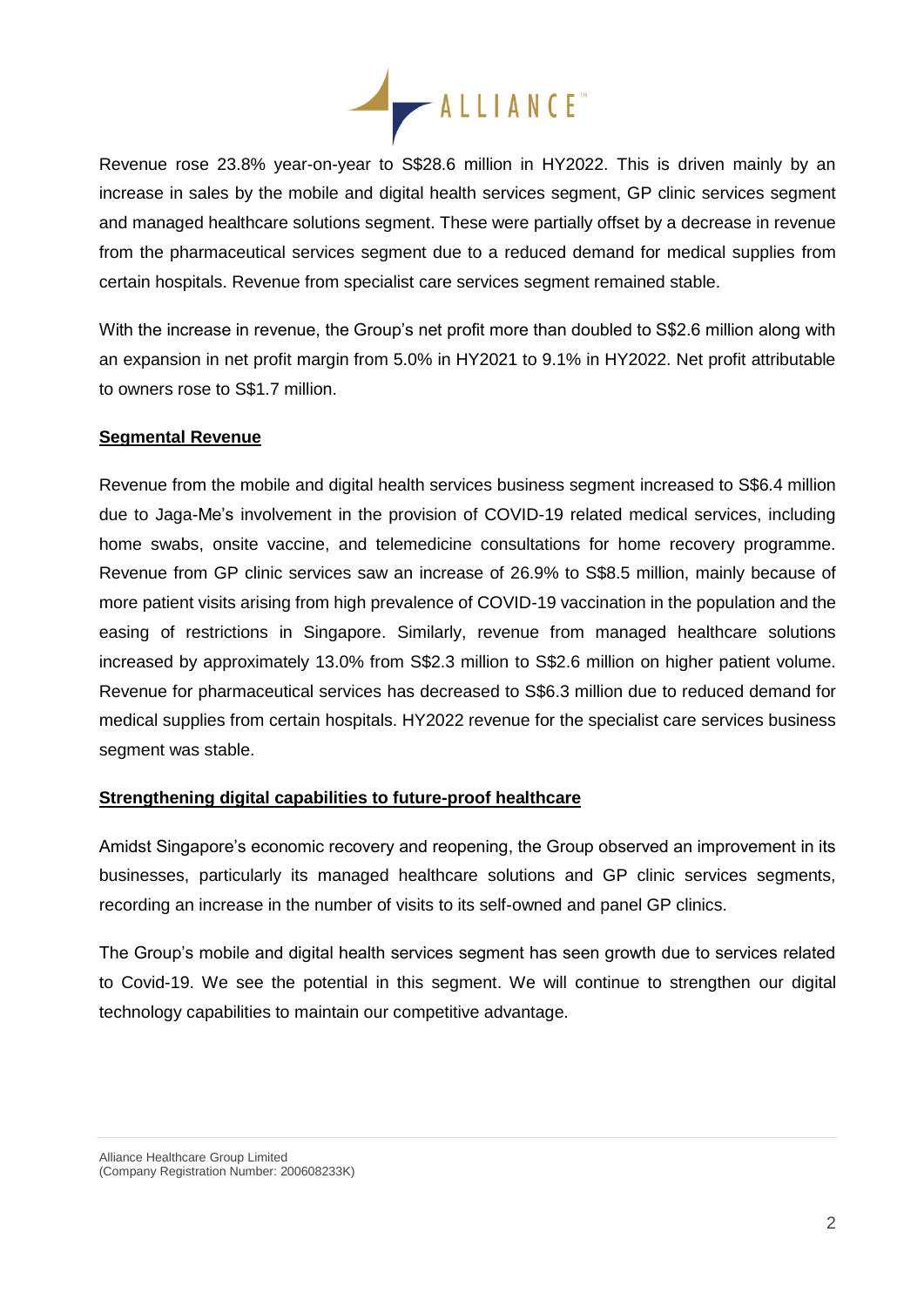

Executive Chairman and CEO of Alliance Healthcare, Dr Barry Thng Lip Mong (唐立茂) annotated,

*"Our mobile healthcare segment continued to be one of the key drivers for growth, affirming our strategic direction to focus on expanding our mobile and digital healthcare segment. We believe digitalisation will continue to play an increasingly important role in the healthcare sector as it provides cost-effective, time saving and quality healthcare for our patients. We remain committed to further enhancing our digital technology capabilities to remain in the forefront of an increasingly digitalised healthcare sector."*

As for industry outlook, Singapore's healthcare market is expected to grow to US\$49.4 billion by 2029, according to International Trade Administration. Healthcare spending is expected to account for 5.9% of GDP and could go up to 9% by 2029, driven by an increase in government spending on healthcare, local population's consumption of healthcare services, given an aging population and the trend towards earlier diagnosis of chronic conditions, close monitoring, and follow-up<sup>1</sup>.

## **– END–**

#### **About Alliance Healthcare Group Limited**

Founded in 1994, Alliance Healthcare Group Limited and its subsidiaries (the "**Group**") is an integrated healthcare group that leverages the use of technology to provide a broad suite of healthcare services primarily in Singapore. The Group designs and provides enterprise-level healthcare solutions to meet the demands of organisations and individual patients for reliable and cost-effective healthcare services.

The Group's business comprises five key segments: managed healthcare solutions, GP clinic services, specialist care services, pharmaceutical services and mobile and digital health services. For managed healthcare solutions, the Group has arrangements with insurers and service corporations through its Alliance Healthcare Network of self-owned clinics and a panel of medical services providers, who offer outpatient healthcare and treatment at private hospitals. The Group operates 16 self-owned GP clinics, operating under the "My Family Clinic" brand name, as well as five self-owned specialist clinics providing medical diagnosis and medical or surgical treatments for ENT, colorectal and orthopaedic conditions. The Group also operates a pharmaceutical business engaged in the wholesale distribution of pharmaceutical products to hospitals, pharmacies and

<sup>1</sup> https://www.trade.gov/country-commercial-guides/singapore-healthcare

Alliance Healthcare Group Limited (Company Registration Number: 200608233K)